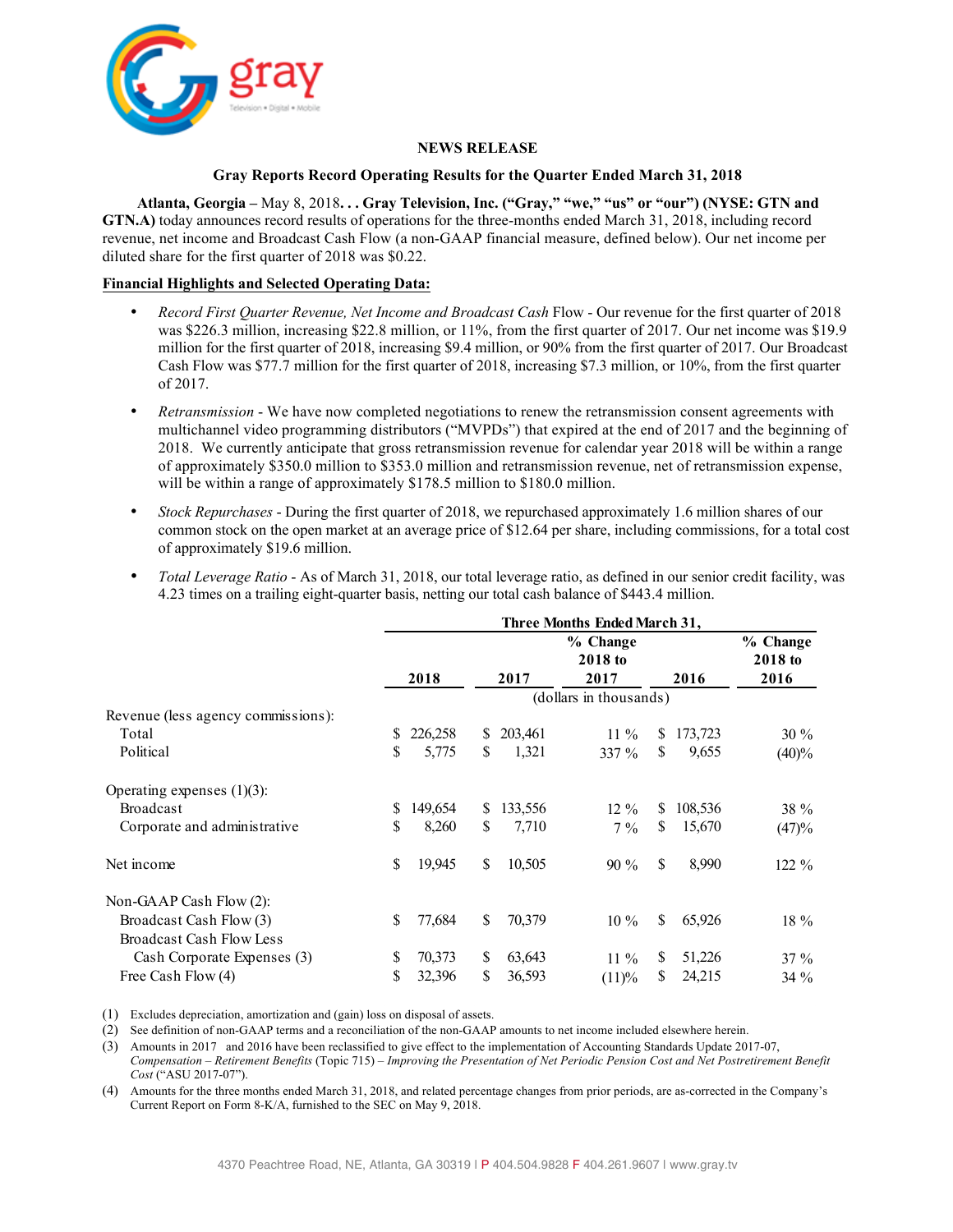### **Results of Operations for the First Quarter of 2018**

#### *Revenue (less agency commissions).*

The table below presents our revenue (less agency commissions) by type for the first quarter of 2018 and 2017 (dollars in thousands):

|                                           | Three Months Ended March 31, |          |     |               |          |                            |            |                 |  |
|-------------------------------------------|------------------------------|----------|-----|---------------|----------|----------------------------|------------|-----------------|--|
|                                           | 2018                         |          |     | 2017          |          |                            | Amount     | Percent         |  |
|                                           | Percent                      |          |     |               |          | Percent<br><b>Increase</b> |            | <b>Increase</b> |  |
|                                           | <b>Amount</b>                | of Total |     | <b>Amount</b> | of Total |                            | (Decrease) | (Decrease)      |  |
| Revenue (less agency commissions):        |                              |          |     |               |          |                            |            |                 |  |
| Local (including internet/digital/mobile) | 105.469<br>S.                | 46.6%    | \$. | 102,597       | 50.4%    | \$                         | 2,872      | $3\%$           |  |
| National                                  | 24,512                       | 10.8%    |     | 24.814        | 12.2%    |                            | (302)      | (1)%            |  |
| Political                                 | 5,775                        | 2.6%     |     | 1,321         | $0.6\%$  |                            | 4,454      | 337 %           |  |
| Retransmission consent                    | 85,551                       | 37.8%    |     | 67,573        | 33.2%    |                            | 17,978     | $27\%$          |  |
| Other                                     | 4,951                        | $2.2\%$  |     | 7,156         | $3.6\%$  |                            | (2,205)    | $(31)\%$        |  |
| Total                                     | 226,258                      | 100.0%   |     | 203,461       | 100.0%   |                            | 22,797     | $11\%$          |  |

We acquired three television stations between April 1, 2017 and March 31, 2018. Collectively, these three television stations accounted for \$9.6 million of the increase in our total revenue for the first quarter of 2018. Including the revenue attributable to these three stations, local and national advertising revenue increased, in part, due to the \$2.3 million of revenue we earned from the broadcast of the 2018 Super Bowl on our NBC-affiliated stations, compared to \$0.6 million that we earned from the broadcast of the 2017 Super Bowl on our FOX-affiliated stations. In addition, revenue from the broadcast of the 2018 Winter Olympic Games on our NBC-affiliated stations was approximately \$5.5 million.

#### *Broadcast Operating Expenses***.**

Broadcast operating expenses (before depreciation, amortization and gain or loss on disposal of assets) increased \$16.1 million, or 12%, to \$149.7 million for the first quarter of 2018 compared to the first quarter of 2017.

The three television stations that we acquired between April 1, 2017 and March 31, 2018, collectively, accounted for \$6.6 million of the increase in broadcast operating expenses for the first quarter of 2018. Including the broadcast operating expenses attributable to these three stations, significant changes in our total broadcast operating expenses included:

- Non-compensation expense increased \$13.1 million, or 19%, in the first quarter of 2018 compared to the first quarter of 2017. This increase was due largely to an increase in retransmission expense of \$9.4 million. The remaining increase was due primarily to increases in programming expense, licensing fees and professional fees.
- **•** Compensation expense increased \$2.9 million, or 4%, in the first quarter of 2018 when compared to the first quarter of 2017. Non-cash stock based compensation expenses were \$1.2 million in the first quarter of 2018, compared to \$0.3 million in the first quarter of 2017.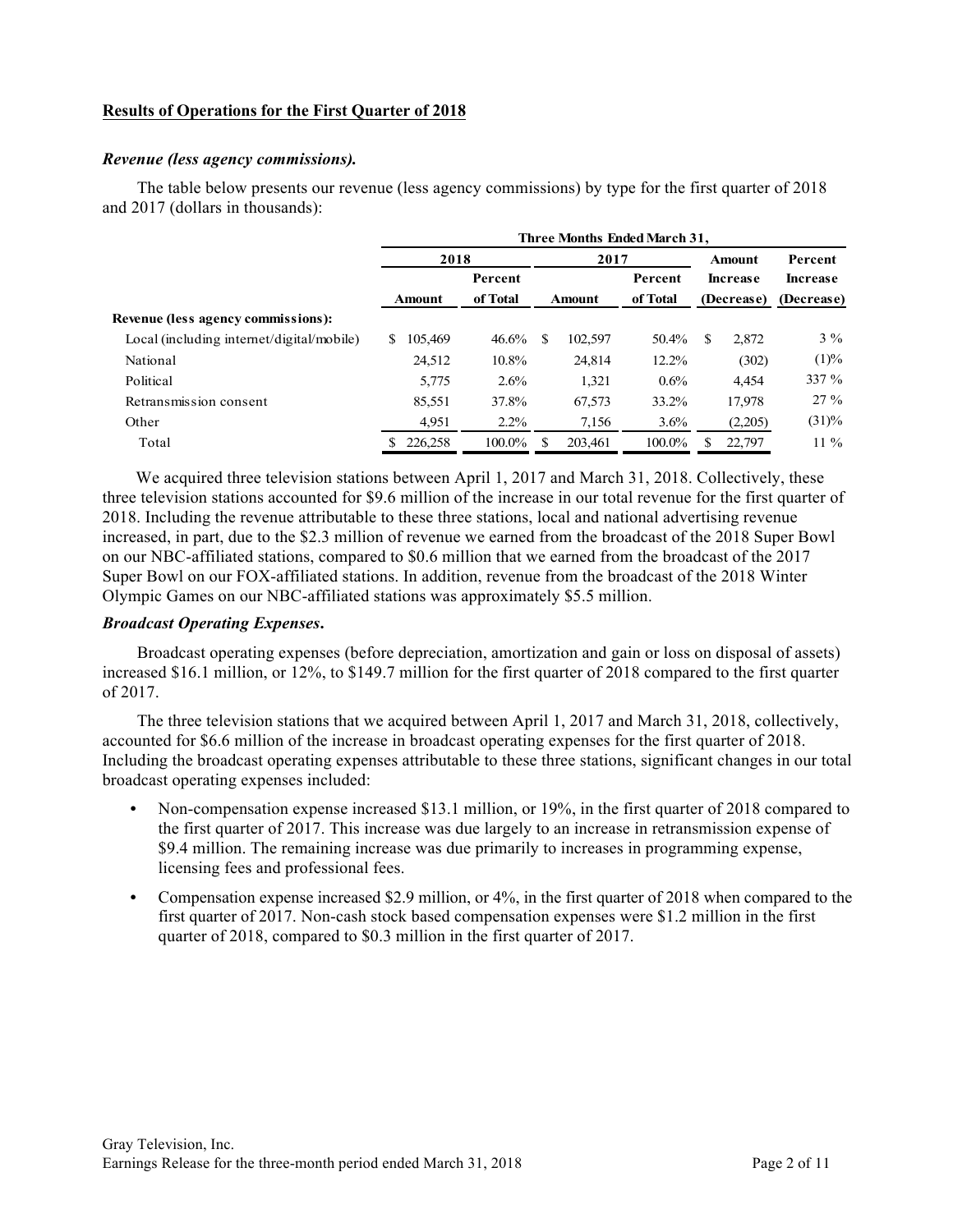#### *Corporate and Administrative Expenses***.**

Corporate and administrative expenses (before depreciation, amortization and gain or loss on disposal of assets) increased \$0.6 million, or 7%, to \$8.3 million in the first quarter of 2018 as compared to the first quarter of 2017. The increase reflects the following:

- Non-compensation expense increased \$0.3 million.
- Compensation expense increased \$0.3 million, primarily due to routine increases in compensation. Non-cash stock based compensation expenses were \$0.9 million in the first quarter of 2018 compared to \$1.0 million in the first quarter of 2017.

#### *Loss from Early Extinguishment of Debt.*

In the first quarter of 2017, we recorded a loss from early extinguishment of debt of approximately \$2.5 million related to the amendment and restatement of our senior credit facility.

#### *Taxes.*

During the first quarter of 2018, we made aggregate federal and state income tax payments of approximately \$8.5 million. During the remainder of 2018, we anticipate making income tax payments (net of refunds) of approximately \$36.0 million.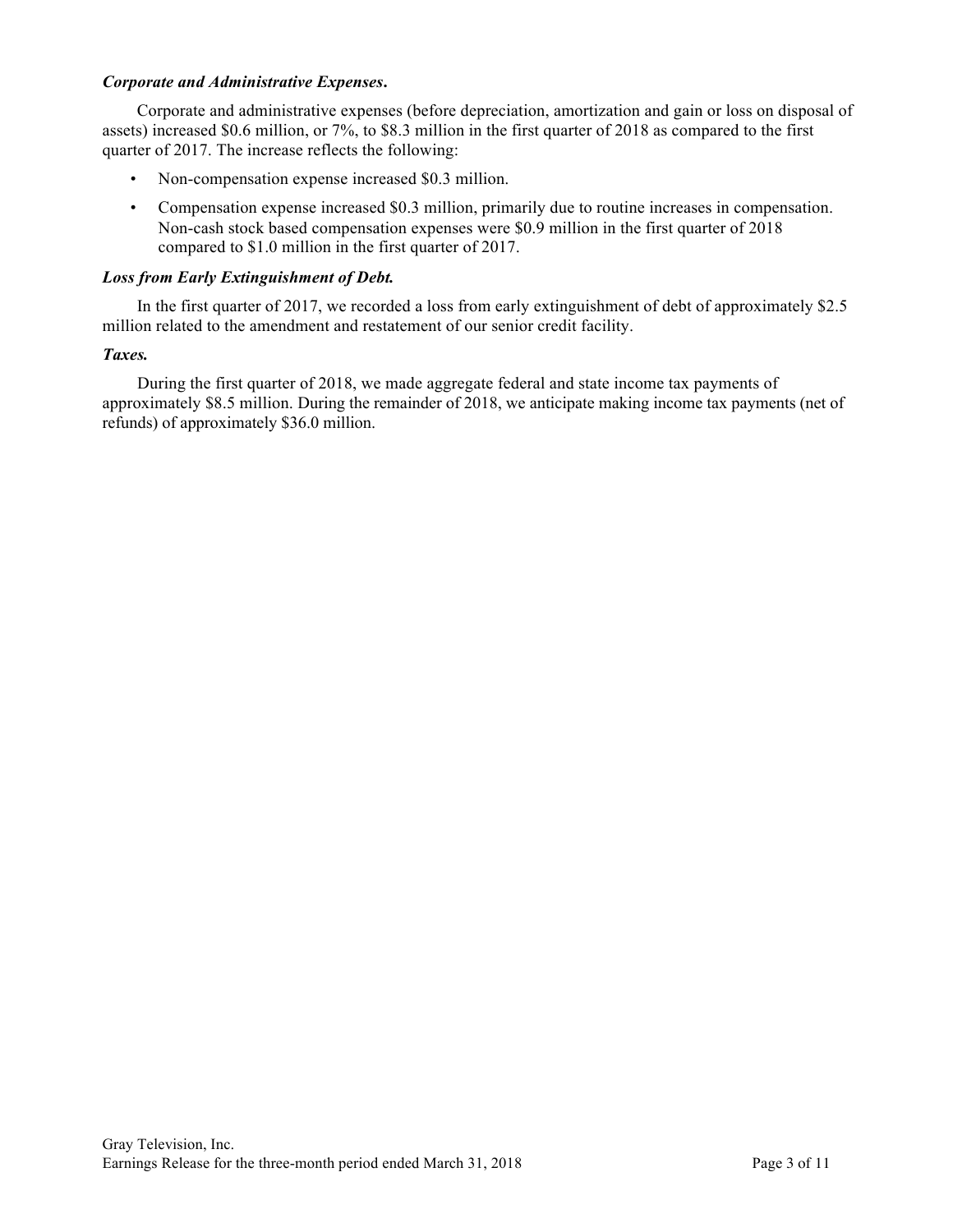## **Gray Television, Inc. Selected Operating Data (Unaudited)**

(in thousands except for net income per share data)

|                                                          |                           | <b>Three Months Ended</b><br>March 31, |              |           |
|----------------------------------------------------------|---------------------------|----------------------------------------|--------------|-----------|
|                                                          |                           | 2018                                   |              | 2017      |
| Revenue (less agency commissions)                        |                           | \$226,258                              |              | \$203,461 |
| Operating expenses before depreciation,                  |                           |                                        |              |           |
| amortization and (gain) loss on disposal of assets, net: |                           |                                        |              |           |
| Broadcast (1)                                            |                           | 149,654                                |              | 133,556   |
| Corporate and administrative (1)                         |                           | 8,260                                  |              | 7,710     |
| Depreciation                                             |                           | 13,694                                 |              | 12,629    |
| Amortization of intangible assets                        |                           | 5,436                                  |              | 5,567     |
| (Gain) loss on disposal of assets, net                   |                           | (821)                                  |              | 527       |
| Operating expenses                                       |                           | 176,223                                |              | 159,989   |
| Operating income                                         |                           | 50,035                                 |              | 43,472    |
| Other income (expense):                                  |                           |                                        |              |           |
| Miscellaneous income, net $(1)$                          |                           | 560                                    |              | 93        |
| Interest expense                                         |                           | (24,250)                               |              | (23,191)  |
| Loss from early extinguishment of debt                   |                           |                                        |              | (2,540)   |
| Income before income taxes                               |                           | 26,345                                 |              | 17,834    |
| Income tax expense                                       |                           | 6,400                                  |              | 7,329     |
| Net income                                               | S                         | 19,945                                 | $\mathbb{S}$ | 10,505    |
| Basic per share information:                             |                           |                                        |              |           |
| Net income                                               | $\boldsymbol{\mathsf{S}}$ | 0.22                                   | $\mathbb{S}$ | 0.15      |
| Weighted-average shares outstanding                      |                           | 89,058                                 |              | 71,877    |
| Diluted per share information:                           |                           |                                        |              |           |
| Net income                                               | \$                        | 0.22                                   | \$           | 0.14      |
| Weighted-average shares outstanding                      |                           | 89,576                                 |              | 72,519    |

(1) Amounts in 2017 have been reclassified to give effect to the implementation of ASU 2017-07.

## Other Financial Data: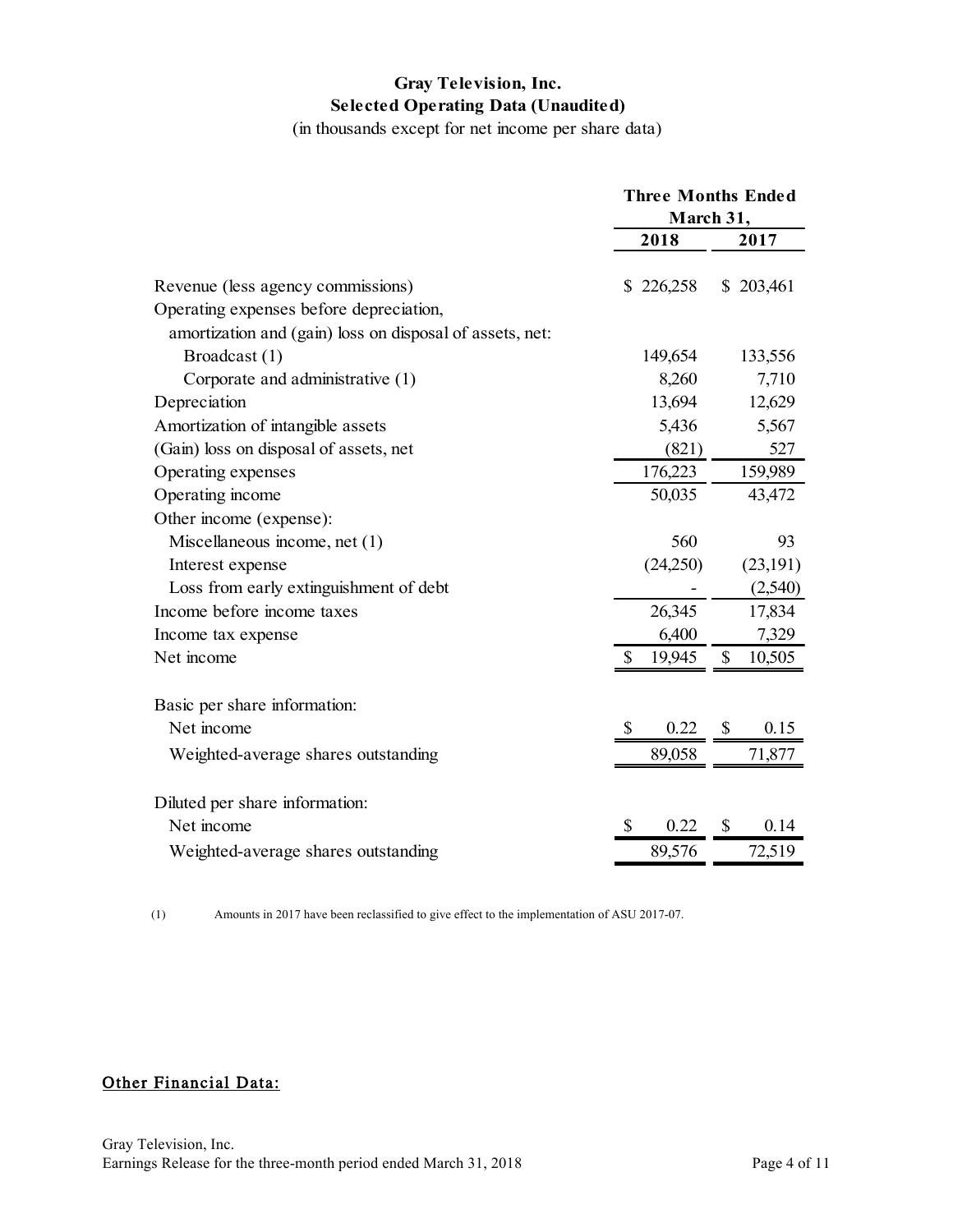|                                                            | As of          |                   |                      |           |  |
|------------------------------------------------------------|----------------|-------------------|----------------------|-----------|--|
|                                                            |                | March 31,<br>2018 | December 31,<br>2017 |           |  |
|                                                            | (in thousands) |                   |                      |           |  |
| Cash                                                       | \$             | 443,425           | S                    | 462,399   |  |
| Long-term debt, including current portion                  | S              | 1,836,828         | \$                   | 1,837,428 |  |
| Borrowing availability under our revolving credit facility |                | 100,000           |                      | 100,000   |  |

|                                                     | Three Months Ended March 31, |           |      |            |  |  |
|-----------------------------------------------------|------------------------------|-----------|------|------------|--|--|
|                                                     | 2018                         |           | 2017 |            |  |  |
|                                                     | (in thousands)               |           |      |            |  |  |
| Net cash provided by (used in) operating activities |                              | 14,407    | S    | (483)      |  |  |
| Net cash used in investing activities               |                              | (7,817)   |      | (293,393)  |  |  |
| Net cash used in financing activities               |                              | (25, 564) |      | (7, 772)   |  |  |
| Net decrease in cash                                |                              | (18,974)  |      | (301, 648) |  |  |

#### **Guidance for the Three-Months Ending June 30, 2018**

Based on our current forecasts for the quarter ending June 30, 2018 (the "second quarter of 2018"), we anticipate the changes from the quarter ended June 30, 2017 (the "second quarter of 2017") as outlined below.

|                                                                                                                                      | Three Months Ending June 30,                                                 |                                                                                      |                                                                               |                                                                                      |    |                                                           |  |  |
|--------------------------------------------------------------------------------------------------------------------------------------|------------------------------------------------------------------------------|--------------------------------------------------------------------------------------|-------------------------------------------------------------------------------|--------------------------------------------------------------------------------------|----|-----------------------------------------------------------|--|--|
| Selected operating data:                                                                                                             | <b>Low End</b><br>Guidance<br>for<br>the Second<br><b>Ouarter of</b><br>2018 | % Change<br><b>From</b><br><b>As-Reported</b><br>Second<br><b>Ouarter of</b><br>2017 | <b>High End</b><br>Guidance<br>for<br>the Second<br><b>Ouarter of</b><br>2018 | % Change<br>From<br><b>As-Reported</b><br><b>Second</b><br><b>Ouarter of</b><br>2017 |    | As-Reported<br><b>Second</b><br><b>Ouarter of</b><br>2017 |  |  |
|                                                                                                                                      |                                                                              | (dollars in thousands)                                                               |                                                                               |                                                                                      |    |                                                           |  |  |
| <b>OPERATING REVENUE:</b><br>Revenue (less agency commissions)                                                                       | \$248,000                                                                    | $9\%$                                                                                | \$254,000                                                                     | $12\%$                                                                               | \$ | 226,681                                                   |  |  |
| <b>OPERATING EXPENSES (1)</b><br>(before depreciation, amortization and<br>gain or loss on disposals of assets):<br><b>Broadcast</b> | \$149,000                                                                    | $11\%$                                                                               | \$151,000                                                                     | $13\%$                                                                               | \$ | 133,657                                                   |  |  |
| Corporate and administrative                                                                                                         | 9,250                                                                        | $10\%$                                                                               | \$10,000                                                                      | $19\%$                                                                               | \$ | 8,421                                                     |  |  |
| <b>OTHER SELECTED DATA:</b><br>Political advertising revenue<br>(less agency commissions)                                            | 13,000<br>S.                                                                 | 251 %                                                                                | \$15,000                                                                      | $305\%$                                                                              | S  | 3,708                                                     |  |  |

(1) Amounts in 2017 have been reclassified to give effect to the implementation of ASU 2017-07.

#### **Comments on Second Quarter of 2018 Guidance:**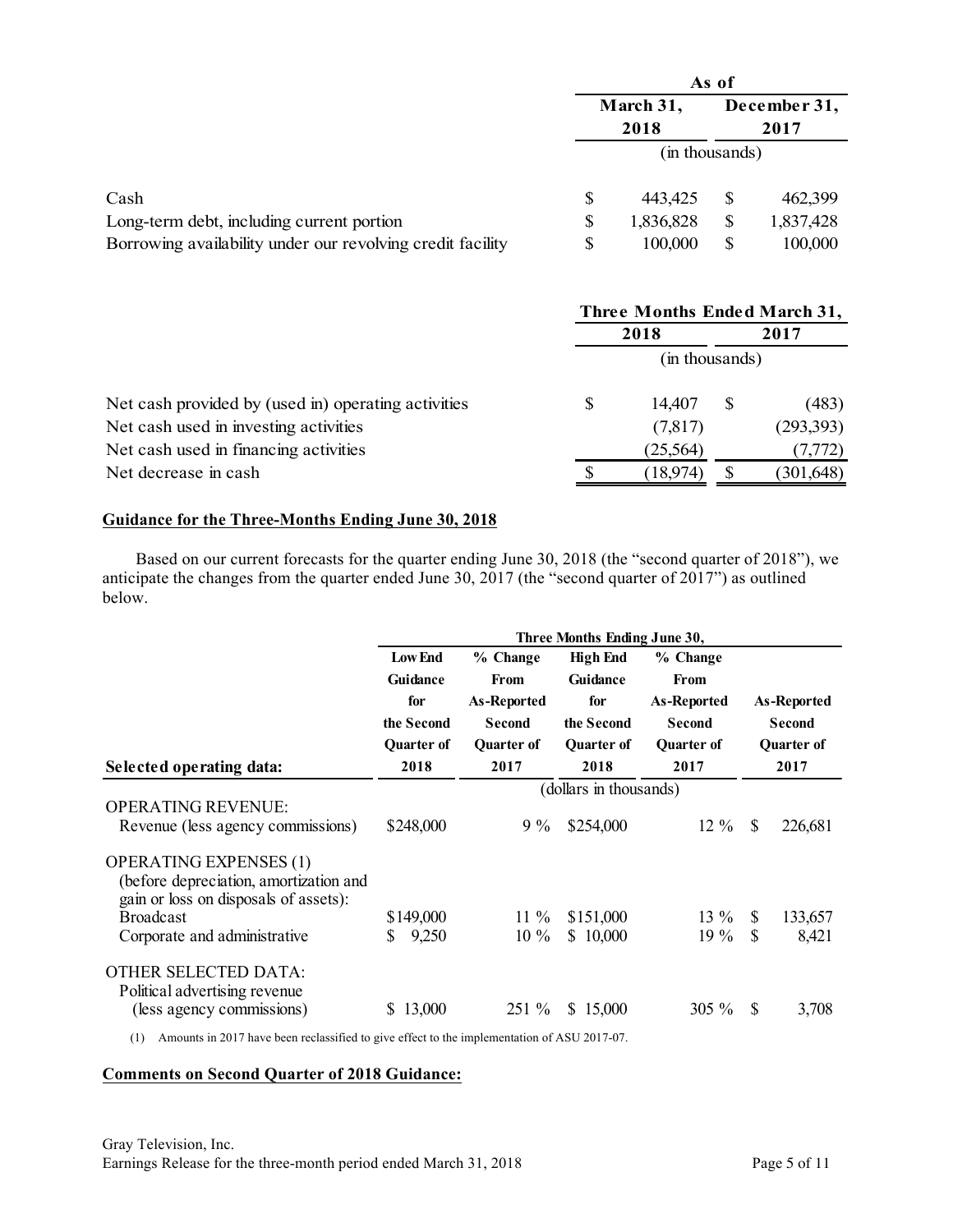## *Revenue.*

Based on our current forecasts for the second quarter of 2018, we anticipate the following changes from the second quarter of 2017 as outlined below:

- We believe our second quarter of 2018 local advertising revenue (including internet/digital/mobile) will change to be within a range of approximately \$115.8 million to \$117.0 million, or -2% to -1%.
- We believe our second quarter of 2018 national advertising revenue will change to be within a range of approximately \$28.8 million to \$30.0 million, or -7% to -3%.
- We believe our second quarter of 2018 political revenue will be within a range of approximately \$13.0 million to \$15.0 million.
- **•** We have completed negotiations to renew the retransmission consent agreements with MVPDs that expired at the end of 2017 and the beginning of 2018. We currently anticipate that gross retransmission revenue for calendar year 2018 will be within a range of approximately \$350.0 million to \$353.0 million and retransmission revenue, net of retransmission expense, will be within a range of approximately \$178.5 million to \$180.0 million. We believe our second quarter of 2018 retransmission consent revenue will be within a range of approximately \$87.0 million to \$88.0 million.

## *Broadcast Operating Expenses (before depreciation, amortization and gain or loss on disposal of assets, net).*

For the second quarter of 2018, we anticipate our broadcast operating expenses will increase from the second quarter of 2017, reflecting increases in retransmission expense of approximately \$8.2 million, to total approximately \$42.5 million for the second quarter of 2018.

## *Corporate and Administrative Operating Expenses (before depreciation, amortization and gain or loss on disposal of assets).*

For the second quarter of 2018, we anticipate our corporate and administrative operating expense will increase approximately \$1.2 million to approximately \$9.6 million, primarily due to routine increases in compensation and professional service fees.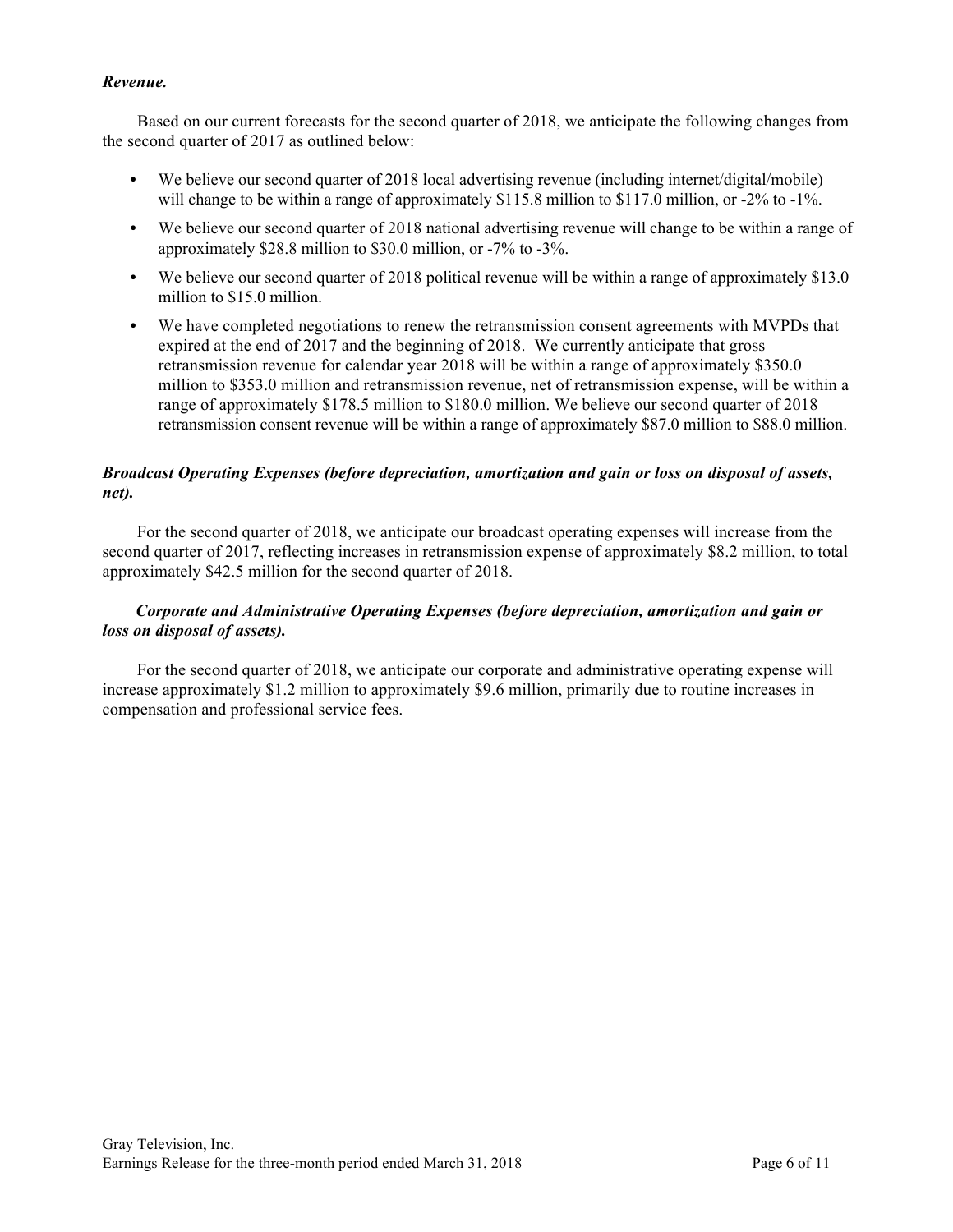### **The Company**

We are a television broadcast company headquartered in Atlanta, Georgia, that owns and operates over 100 television stations across 57 television markets that collectively broadcast over 200 program streams including over 100 channels affiliated with the CBS Network, the NBC Network, the ABC Network and the FOX Network. Our portfolio includes the number-one or number-two ranked television station for both overall audience and news audience in all 57 of our 57 markets, which collectively cover approximately 10.4 percent of total United States television households.

#### **Cautionary Statements for Purposes of the "Safe Harbor" Provisions of the Private Securities Litigation Reform Act**

This press release contains statements that constitute "forward-looking statements" within the meaning of the Private Securities Litigation Reform Act of 1995 and the federal securities laws. These "forwardlooking statements" are not statements of historical facts, and may include, among other things, statements regarding our current expectations and beliefs of operating results for the second quarter of 2018 or other periods, future income tax payments and other future events. Actual results are subject to a number of risks and uncertainties and may differ materially from the current expectations and beliefs discussed in this press release. All information set forth in this release is as of the date hereof. We do not intend, and undertake no duty, to update this information to reflect future events or circumstances. Information about certain potential factors that could affect our business and financial results and cause actual results to differ materially from those expressed or implied in any forward-looking statements are included under the captions "Risk Factors" and "Management's Discussion and Analysis of Financial Condition and Results of Operations," in our Annual Report on Form 10-K for the year ended December 31, 2017 and may be contained in reports subsequently filed with the U.S. Securities and Exchange Commission (the "SEC") and available at the SEC's website at www.sec.gov.

#### **Conference Call Information**

We will host a conference call to discuss our first quarter operating results on May 8, 2018. The call will begin at 10:00 a.m. Eastern Time. The live dial-in number is 1-888-516-2443 and the confirmation code is 3100808. The call will be webcast live and available for replay at www.gray.tv. The taped replay of the conference call will be available at 1-888-203-1112, Confirmation Code: 3100808 until June 7, 2018.

#### **Gray Contacts**

**Web site:** www.gray.tv

**Hilton H. Howell, Jr.**, Chairman, President and Chief Executive Officer, 404-266-5512

**Jim Ryan**, Executive Vice President and Chief Financial Officer, 404-504-9828

**Kevin P. Latek**, Executive Vice President, Chief Legal and Development Officer, 404-266-8333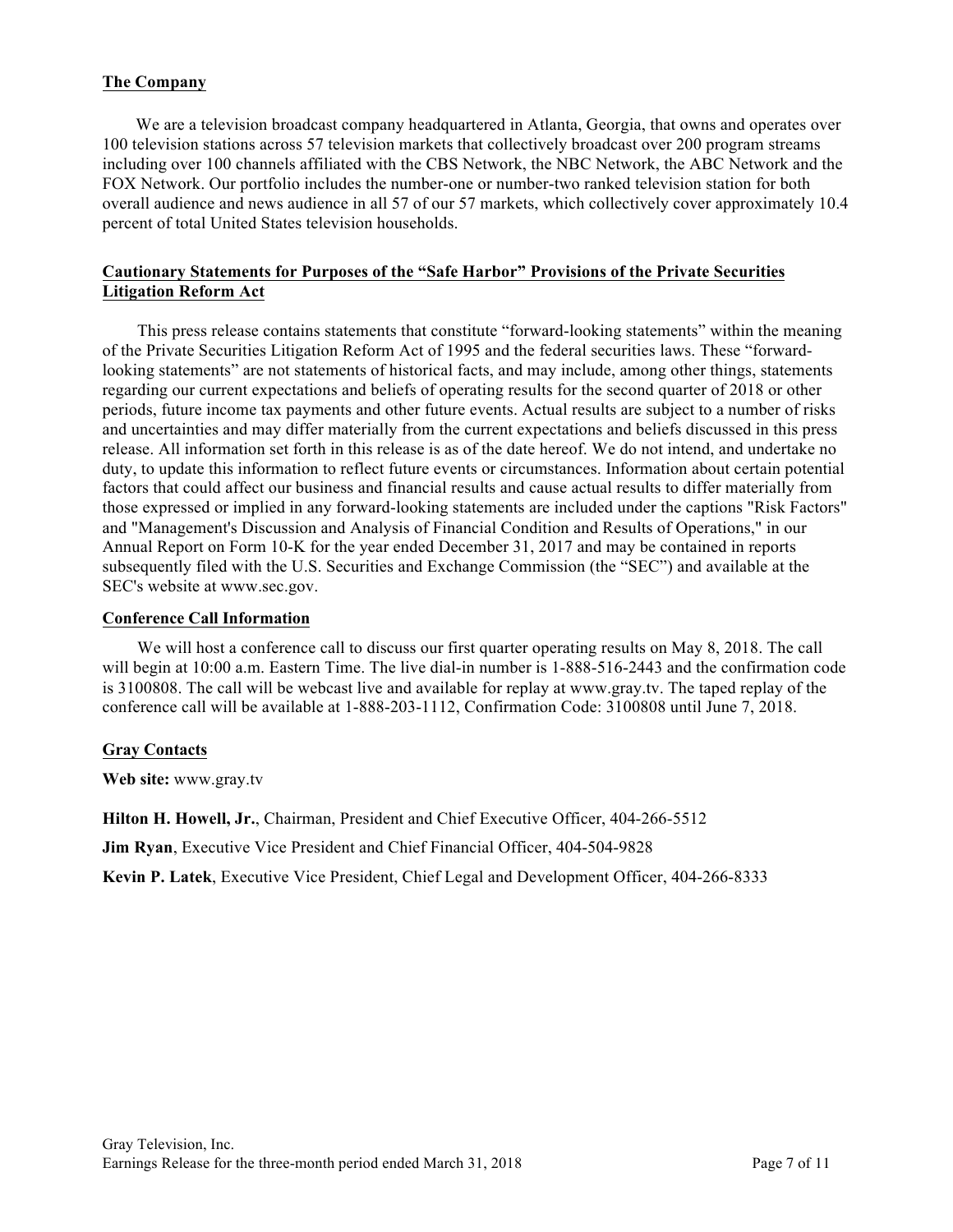#### **Effects of Acquisitions and Divestitures on Our Results of Operations and Non-GAAP Terms**

From January 1, 2016 (the beginning of the earliest period presented) through March 31, 2018, we completed eight acquisition transactions and one divestiture transaction. As more fully described in our 2017 Form 10-K filed with the Securities and Exchange Commission and in our other prior disclosures, these transactions added a net total of 21 television stations to our operations. We refer to these transactions, collectively, as the "Acquisitions."

From time to time, Gray supplements its financial results prepared in accordance with accounting principles generally accepted in the United States of America ("GAAP") by disclosing the non-GAAP financial measures Broadcast Cash Flow, Broadcast Cash Flow Less Cash Corporate Expenses, Free Cash Flow, Operating Cash Flow as defined in the Senior Credit Agreement and Total Leverage Ratio, Net of All Cash. These non-GAAP amounts are used by us to approximate amounts used to calculate key financial performance covenants contained in our debt agreements and are used with our GAAP data to evaluate our results and liquidity.

We define Broadcast Cash Flow as net income plus loss from early extinguishment of debt, corporate and administrative expenses, broadcast non-cash stock based compensation, depreciation and amortization (including amortization of intangible assets and program broadcast rights), any loss on disposal of assets, any miscellaneous expense, interest expense, any income tax expense, non-cash 401(k) expense less any gain on disposal of assets, any miscellaneous income, any income tax benefits and payments for program broadcast obligations.

We define Broadcast Cash Flow Less Cash Corporate Expenses as net income plus loss from early extinguishment of debt, non-cash stock based compensation, depreciation and amortization (including amortization of intangible assets and program broadcast rights), any loss on disposal of assets, any miscellaneous expense, interest expense, any income tax expense, and non-cash 401(k) expense, less any gain on disposal of assets, any miscellaneous income, any income tax benefits, payments for program and broadcast obligations.

We define Free Cash Flow as net income plus loss from early extinguishment of debt, non-cash stock based compensation, depreciation and amortization (including amortization of intangible assets and program broadcast rights), any loss on disposal of assets, any miscellaneous expense, amortization of deferred financing costs, any income tax expense, non-cash 401(k) expense and pension expense, less any gain on disposal of assets, any miscellaneous income, any income tax benefits, payments for program broadcast obligations, pension income, contributions to pension plans, amortization of original issue premium on our debt, purchases of property and equipment (net of any insurance proceeds) and the payment of income taxes (net of any refunds received).

We define Operating Cash Flow as defined in our Senior Credit Agreement as net income plus loss from early extinguishment of debt, non-cash stock based compensation, depreciation and amortization (including amortization of intangible assets and program broadcast rights), any loss on disposal of assets, any miscellaneous expense, interest expense, any income tax expense, non-cash 401(k) expense, trade expense and pension expenses less any gain on disposal of assets, any miscellaneous income, any income tax benefits, payments for program broadcast obligations, trade income, pension income and contributions to pension plans. Operating Cash Flow as defined in our Senior Credit Agreement gives effect to the revenue and broadcast expenses of the Acquisitions as if they had been acquired or divested, respectively, on January 1, 2016. It also gives effect to certain operating synergies expected from the Acquisitions and the financings and adds back professional fees incurred in completing Acquisitions. Certain of the financial information related to the Acquisitions has been derived from, and adjusted based on, unaudited, un-reviewed financial information prepared by other entities, which Gray cannot independently verify. We cannot assure you that such financial information would not be materially different if such information were audited or reviewed and no assurances can be provided as to the accuracy of such information, or that our actual results would not differ materially from this financial information if the Acquisitions had been completed at the stated date. In addition, the presentation of Operating Cash Flow as Defined in the Senior Credit Agreement and the adjustments to such information, including expected synergies resulting from such transactions, may not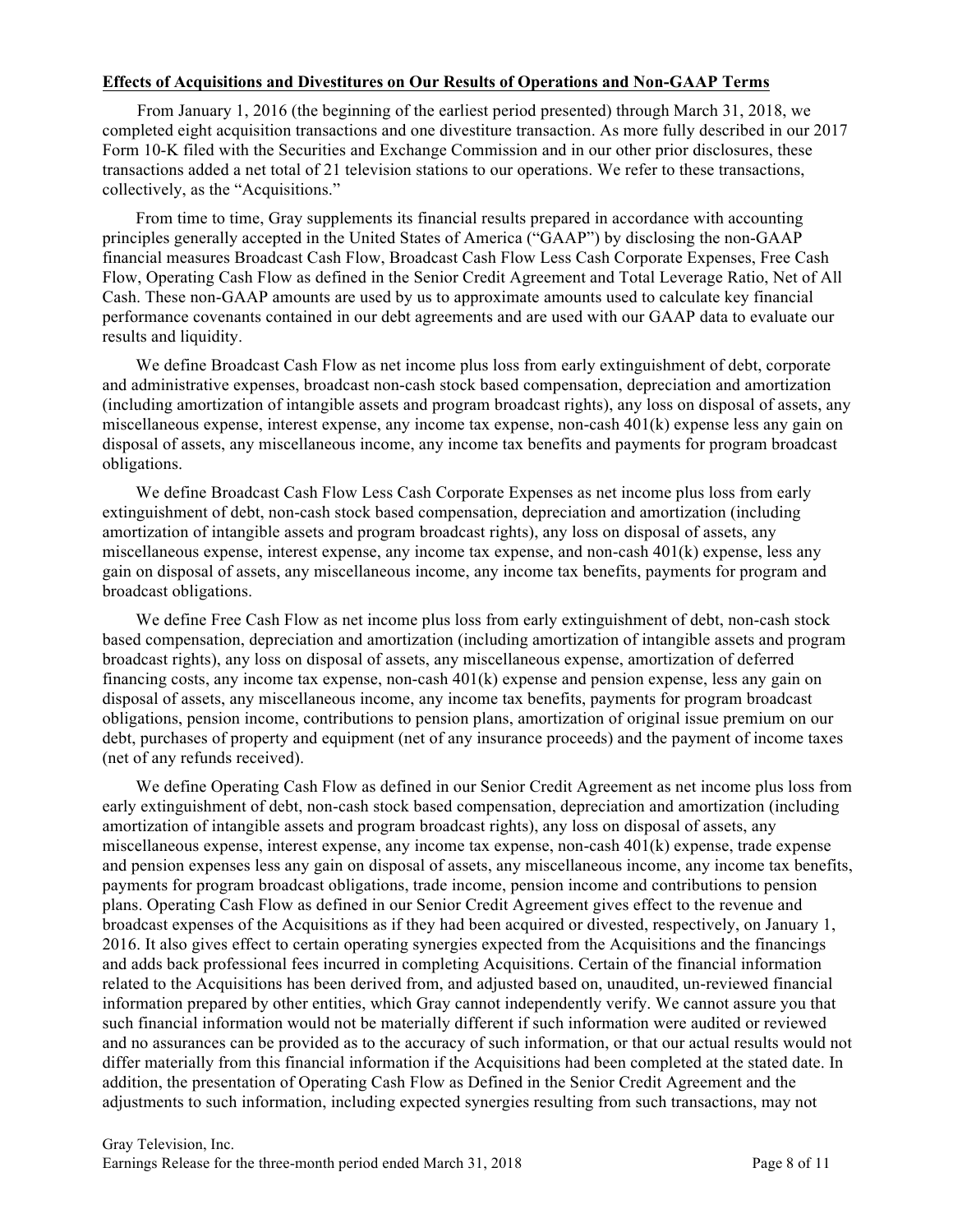comply with GAAP or the requirements for pro forma financial information under Regulation S-X under the Securities Act.

Our Total Leverage Ratio, Net of All Cash is determined by dividing our Adjusted Total Indebtedness, Net of All Cash by our Operating Cash Flow as defined in our Senior Credit Agreement, divided by two. Our Adjusted Total Indebtedness, net of all cash represents the total outstanding principal of our long-term debt, plus certain other obligations as defined in our Senior Credit Agreement, less all cash. Our Operating Cash Flow as defined in our Senior Credit Agreement, divided by two represents our average annual Operating Cash Flow as defined in our Senior Credit Agreement for the preceding eight quarters.

These non-GAAP terms are not defined in GAAP and our definitions may differ from, and therefore not be comparable to, similarly titled measures used by other companies, thereby limiting their usefulness. Such terms are used by management in addition to, and in conjunction with, results presented in accordance with GAAP and should be considered as supplements to, and not as substitutes for, net income and cash flows reported in accordance with GAAP.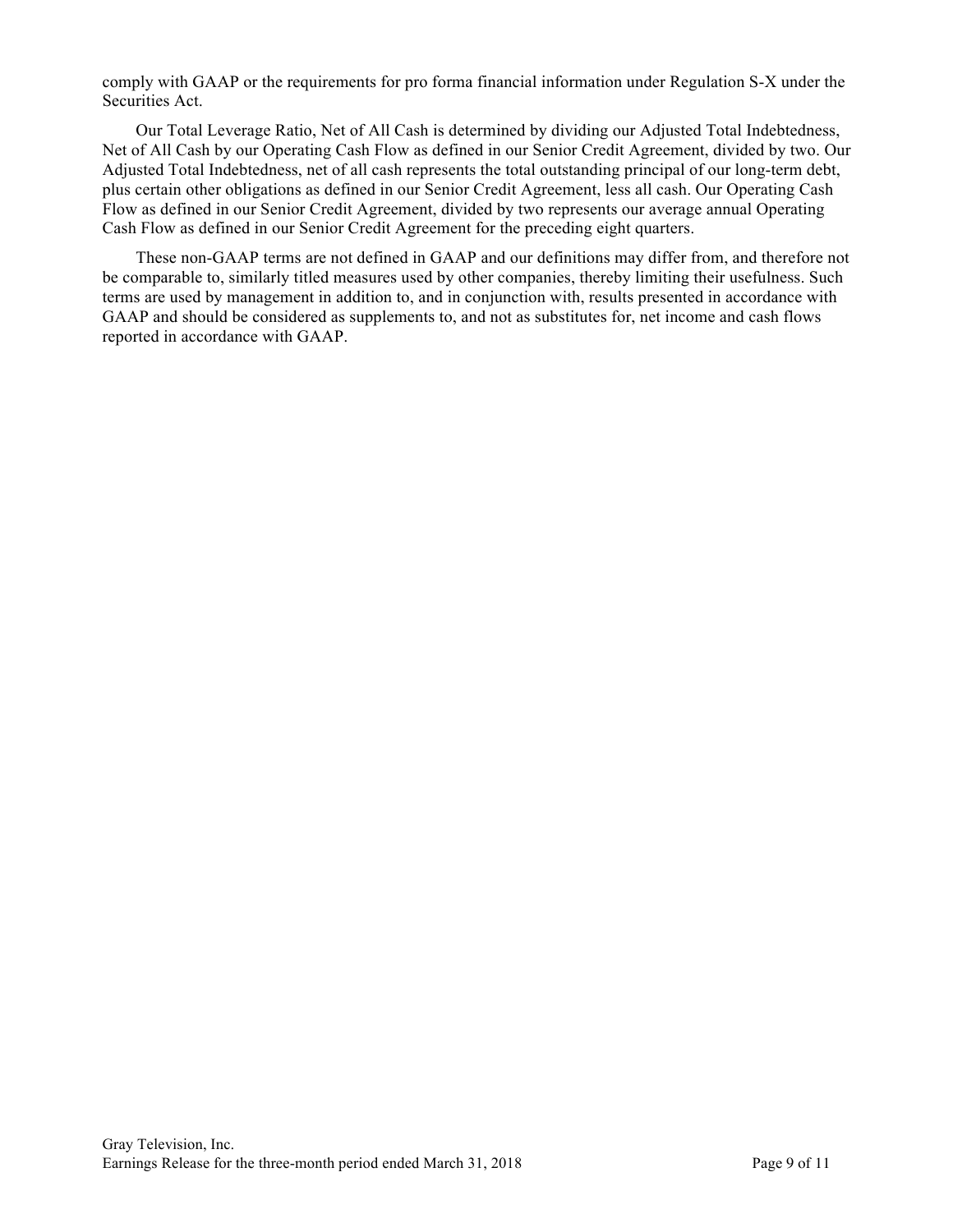# Reconciliation of Non-GAAP Terms, in thousands:

|                                                            | <b>Three Months Ended</b> |  |              |              |          |
|------------------------------------------------------------|---------------------------|--|--------------|--------------|----------|
|                                                            |                           |  |              |              |          |
|                                                            | 2018                      |  | 2017         |              | 2016     |
| Net income                                                 | 19,945<br>S               |  | 10,505<br>\$ | $\mathbb{S}$ | 8,990    |
| Adjustments to reconcile from net income to Broadcast Cash |                           |  |              |              |          |
| Flow Less Cash Corporate Expenses:                         |                           |  |              |              |          |
| Depreciation                                               | 13,694                    |  | 12,629       |              | 11,126   |
| Amortization of intangible assets                          | 5,436                     |  | 5,567        |              | 3,888    |
| Non-cash stock-based compensation                          | 2,157                     |  | 1,338        |              | 1,284    |
| (Gain) loss on disposal of assets, net                     | (821)                     |  | 527          |              | (1,648)  |
| Miscellaneous income, net (1)                              | (560)                     |  | (93)         |              | (529)    |
| Interest expense                                           | 24,250                    |  | 23,191       |              | 21,275   |
| Loss from early extinguishment of debt                     |                           |  | 2,540        |              |          |
| Income tax expense                                         | 6,400                     |  | 7,329        |              | 6,415    |
| Amortization of program broadcast rights                   | 5,346                     |  | 5,222        |              | 4,396    |
| Payments for program broadcast rights                      | (5, 474)                  |  | (5,119)      |              | (3,977)  |
| Common stock contributed to 401(k) plan                    |                           |  | 7            |              | 6        |
| Corporate and administrative expenses excluding            |                           |  |              |              |          |
| depreciation, amortization of intangible assets and        |                           |  |              |              |          |
| non-cash stock-based compensation (1)                      | 7,311                     |  | 6,736        |              | 14,700   |
| <b>Broadcast Cash Flow</b>                                 | 77,684                    |  | 70,379       |              | 65,926   |
| Corporate and administrative expenses excluding            |                           |  |              |              |          |
| depreciation, amortization of intangible assets and        |                           |  |              |              |          |
| non-cash stock-based compensation (1)                      | (7,311)                   |  | (6,736)      |              | (14,700) |
| <b>Broadcast Cash Flow Less Cash Corporate Expenses</b>    | 70,373                    |  | 63,643       |              | 51,226   |
| Contributions to pension plans                             |                           |  | (624)        |              | (520)    |
| Interest expense                                           | (24,250)                  |  | (23, 191)    |              | (21,275) |
| Amortization of deferred financing costs                   | 1,157                     |  | 1,151        |              | 1,071    |
| Amortization of net original issue premium on              |                           |  |              |              |          |
| 5.875% senior notes due 2026                               | (153)                     |  | (153)        |              | (216)    |
| Purchases of property and equipment                        | (6,280)                   |  | (3,977)      |              | (5,931)  |
| Income taxes paid, net of refunds (2)                      | (8,451)                   |  | (256)        |              | (140)    |
| Free Cash Flow (2)                                         | \$32,396                  |  | \$36,593     |              | \$24,215 |

(1) Amounts in 2017 and 2016 have been reclassified to give effect to the implementation of ASU 2017-07.

(2) Amounts for the three months ended March 31, 2018, are as-corrected in the Company's Current Report on Form 8-K/A, furnished to the SEC on May 9, 2018.

#### Reconciliation of Total Leverage Ratio, Net of All Cash, in thousands except for ratio: